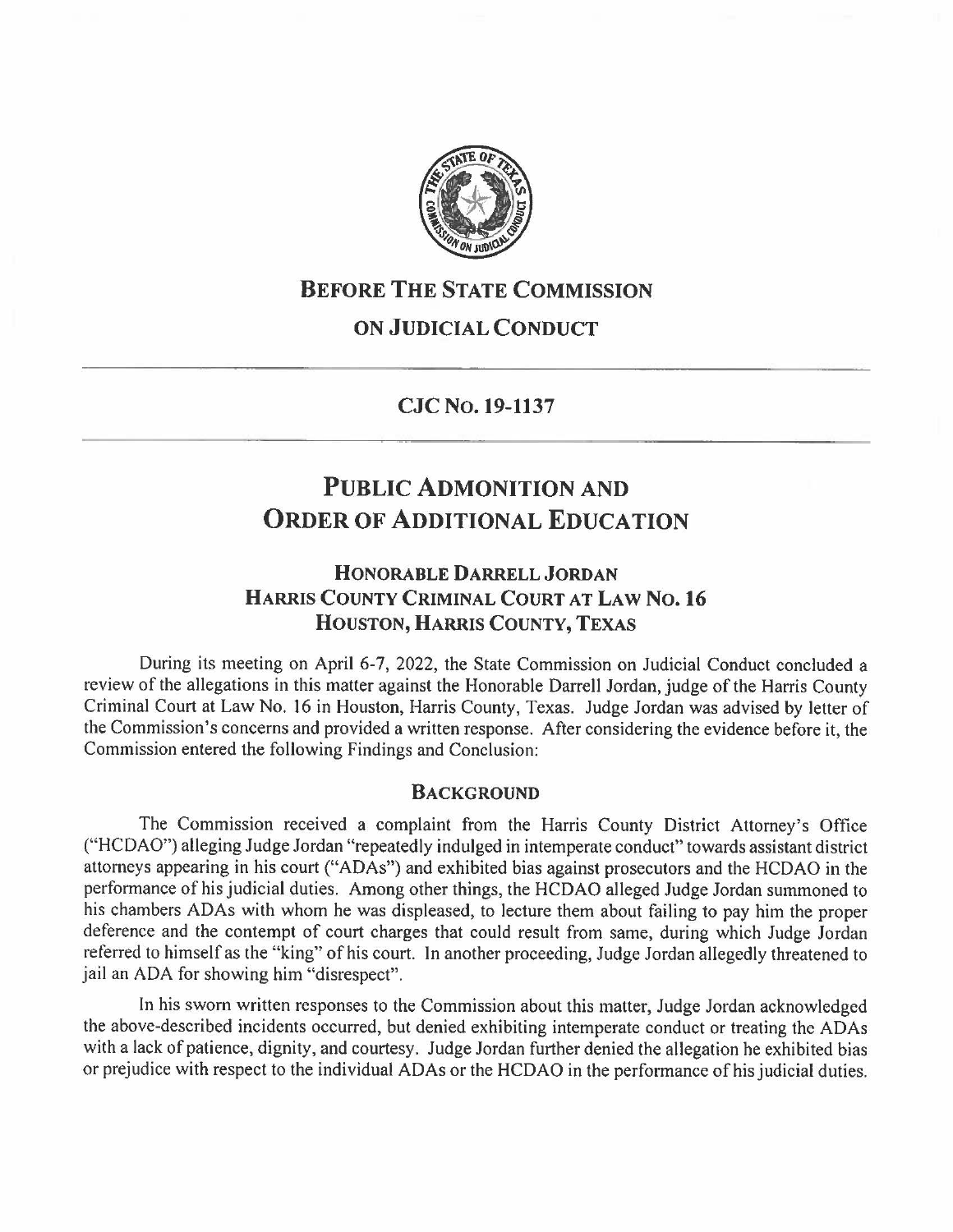#### **FINDINGS OF FACT**

- 1. At all times relevant hereto, the Honorable Darrell Jordan, was judge of Harris County Criminal Court at Law No. 16 in Houston, Harris County, Texas.
- 2.On October 30, 2018, Judge Jordan summoned to his chambers several ADAs to communicate to them his displeasure with their failure to treat him with sufficient respect, and to lecture them about criminal contempt penalties that could arise from acts "disrespectful of the court."
- 3. During the in-chambers meeting on October 30, 2018, Judge Jordan referred to himself as the "king" of his court and called the ADAs "hang'em high prosecutors."
- 4. On at least one occasion, Judge Jordan threatened on the record to charge an ADA with whom he was displeased with contempt of court for failing to show him the proper respect.

### **RELEVANT STANDARDS**

- 1. Canon 3B(4) of the Texas Code of Judicial Conduct states, in part: "A judge shall be patient, dignified and courteous to litigants, jurors, witnesses, lawyers and others with whom the judge deals in an official capacity."
- 2. Canon 3B(5) provides that a judge shall perform judicial duties without bias or prejudice.
- 3. Canon 38(6) states in relevant part, "A judge shall not, in the performance of judicial duties, by words or conduct, manifest bias or prejudice."

#### **CONCLUSION**

Based on the record before it and the factual findings recited above, the Texas State Commission on Judicial Conduct has determined that the Honorable Darrell Jordan, Judge of County Criminal Court at Law No. 16 in Houston, Harris County, Texas, should be publicly admonished and ordered to receive additional education for; (i) failing to be patient, dignified and courteous towards prosecutors appearing before him in court, in violation of Canon 3B(4) of the Texas Code of Judicial Conduct; performing his judicial duties with bias against the HCDAO and its ADAs; and (ii) manifesting by word or conduct bias against the HCDAO and its ADAs in the performance of his judicial duties, in violation of Canons 3B(5) and 3B(6) of the Texas Code of Judicial Conduct.

Pursuant to this Order, Judge Jordan must obtain **2 hours** of instruction with a mentor, in addition to his required annual judicial education for Fiscal Year 2022. In particular, the Commission desires Judge Jordan receive this additional education in the areas of judicial temperament and demeanor and a judge's role as a public servant.

Pursuant to the authority contained in §33.036 of the Texas Government Code, the Commission authorizes the disclosure of certain information relating to this matter to the Texas Center for the Judiciary, to the extent necessary to enable that entity to assign the appropriate mentor for Judge Jordan.

Judge Jordan shall complete the additional **2 hours** of instruction recited above within **60 days**  from the date of written notification of the assignment of a mentor. Upon receiving such notice, it is Judge Jordan's responsibility to contact the assigned mentor and schedule the additional education.

Upon the completion of the 2 **hours** of instruction described herein, Judge Jordan shall sign and return the Respondent Judge Survey indicating compliance with this Order. Failure to complete, or report